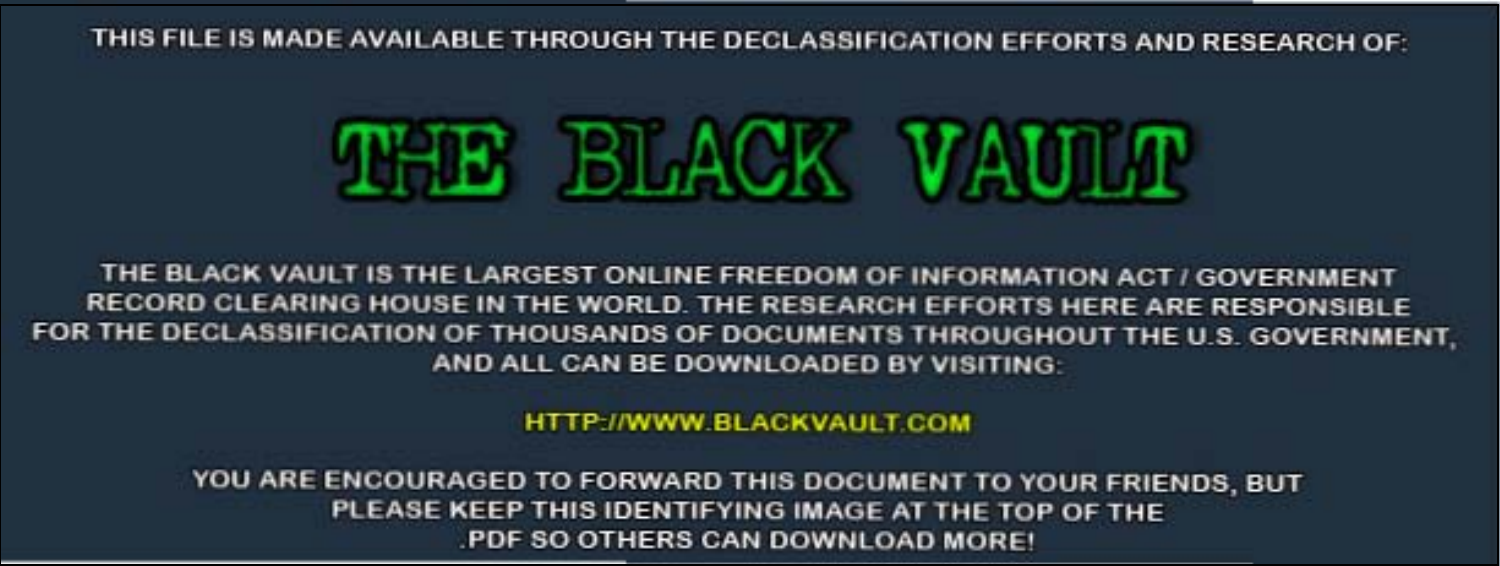|                      |                                                                                                |                                                                                     |                                                                                                                                                                                               | 064                                        |
|----------------------|------------------------------------------------------------------------------------------------|-------------------------------------------------------------------------------------|-----------------------------------------------------------------------------------------------------------------------------------------------------------------------------------------------|--------------------------------------------|
| FD-36 (Rev. 8-26-82) |                                                                                                | <b>FBI</b>                                                                          |                                                                                                                                                                                               |                                            |
| П                    | <b>TRANSMIT VIA:</b><br>$\Box$ Teletype<br>$\square$ Facsimile                                 | л<br><b>PRECEDENCE:</b><br>$\square$ Immediate<br>$\Box$ Priority<br>$\Box$ Routine | <b>CLASSIFICATION:</b><br><b>D</b> TOP SECRET<br><b>D</b> SECRET<br><b>CONFIDENTIAL</b><br><b>O UNCLASEFTO</b><br><b>D</b> UNCLAS<br>5/23/85<br>Date                                          |                                            |
|                      | FM:<br>TO:<br>DIRECTOR, FBI ROUTINE<br>ATTN:<br>FBI, BOSTON<br>ROUTINE<br>FBI, DETROIT ROUTINE | SAC, WASHINGTON FIELD (175A-NEW)<br>PERSONAL CRIMES UNIT, CID                       |                                                                                                                                                                                               |                                            |
|                      | ВT<br>UNCLAS                                                                                   |                                                                                     | ; THREAT AGAINST PRESIDENT RONALD REAGANAND                                                                                                                                                   | b6<br>b7c                                  |
|                      |                                                                                                | SENATOR EDWARD KENNEDY; PPSAKA; OO:DETROIT                                          | ON 5/23/85, THE U.S. CAPITOL POLICE (USCP) MADE AVAILABLE<br>A XEROX COPY OF A LETTER WRITTEN BY SUBJECT TO THE U.S. SECRET<br>SERVICE (USSS), WASHINGTON, D.C. USSS HAS THE ORIGINAL LETTER. |                                            |
|                      |                                                                                                | THE LETTER CONTAINS THE FOLLOWING STATEMENTS:                                       |                                                                                                                                                                                               |                                            |
|                      | DANGEROUS."                                                                                    |                                                                                     | "LOOK, I'LL KILL REAGAN AND KENNEDY YET, NOW I MEAN THIS.<br>THEIR KID FUCKERS, ASS HOLE FUCKERS, GARBAGE SICK IN THE HEAD<br>"DUE TO NATURE OF THE THREATS CONSIDER SUBJECT ARMED AND        |                                            |
|                      | $(2)$ -WFO<br>$KDP: \text{lag}/\ell^2$<br>Approved                                             | <b>Transmitted</b><br>(Number)                                                      | (Tim'e)<br>U.S. GOVERNMENT PRINTING OFFICE : 1984 O - 449-465                                                                                                                                 | <b>MAY 24 6 0. PH 735</b><br>$\mathcal{P}$ |
|                      |                                                                                                |                                                                                     |                                                                                                                                                                                               |                                            |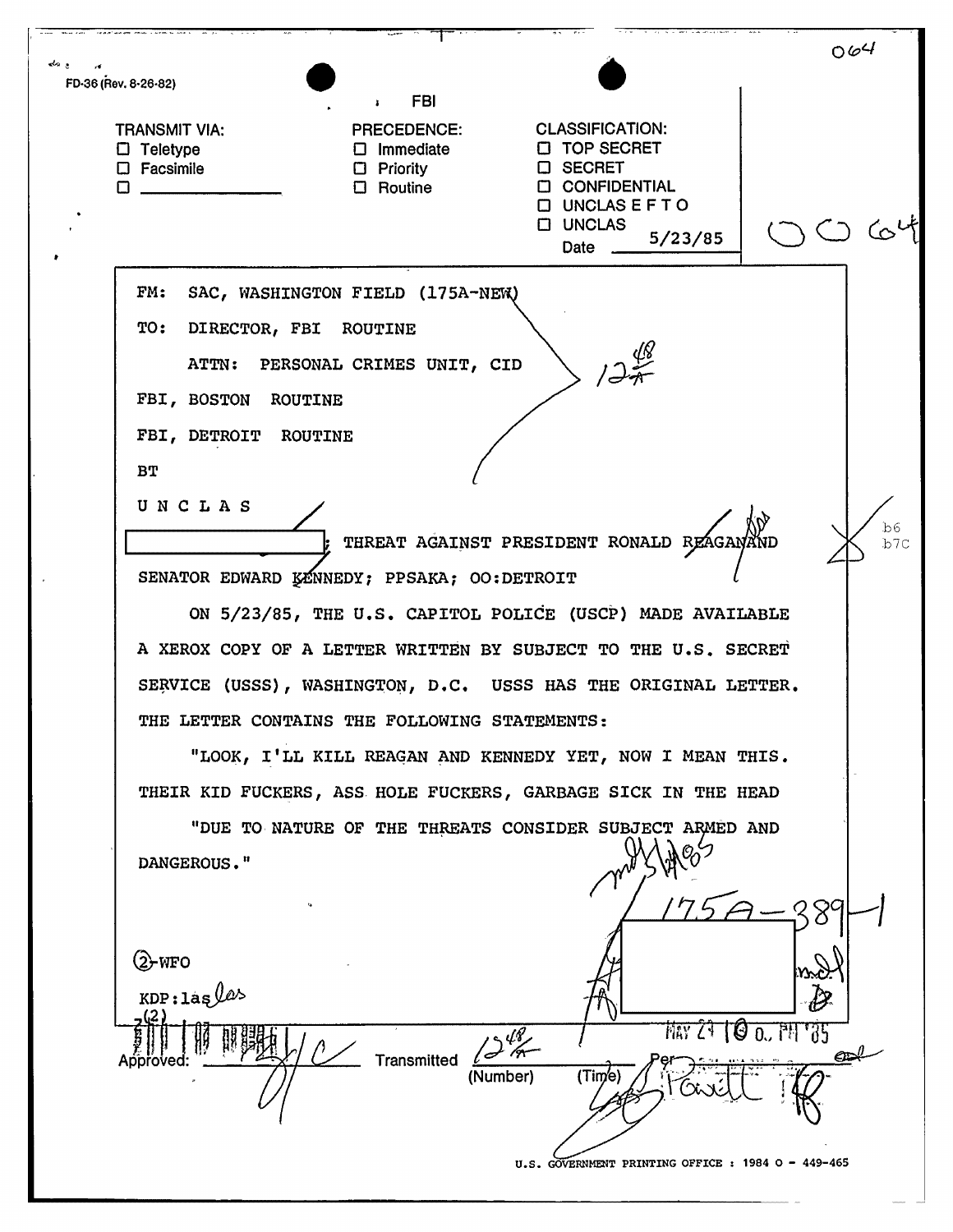| FD-36 (Rev. 8-26-82)                                                     | <b>FBI</b>                                    |                                                                                                                                                                   |
|--------------------------------------------------------------------------|-----------------------------------------------|-------------------------------------------------------------------------------------------------------------------------------------------------------------------|
| <b>TRANSMIT VIA:</b><br>$\Box$ Teletype<br>$\square$ Facsimile<br>$\Box$ | $\Box$ Priority<br>$\Box$ Routine             | PRECEDENCE: CLASSIFICATION:<br>$\Box$ Immediate $\Box$ TOP SECRET<br><b>D</b> SECRET<br><b>C CONFIDENTIAL</b><br>$\Box$ UNCLAS E F T O<br><b>C UNCLAS</b><br>Date |
| PAGE TWO DE WF #0064 U N C L A S                                         |                                               |                                                                                                                                                                   |
|                                                                          |                                               | PEOPLE THAT OUGHT TO BE DESTROYED. I'LL GET EVEN I GUARANTEE                                                                                                      |
| IT, NO MATTER WHAT."                                                     |                                               |                                                                                                                                                                   |
|                                                                          |                                               | "DID YA HEAR I'LL KILL KENNEDY AND REAGAN, I SHIT YOU                                                                                                             |
| NOT."                                                                    |                                               |                                                                                                                                                                   |
|                                                                          |                                               | "BRASS TACKS, I'M GONNA KILL KENNEDY AND REAGAN AND I                                                                                                             |
| REALLY REALLY MEAN IT."                                                  |                                               |                                                                                                                                                                   |
| THE LETTER IS SIGNED                                                     |                                               |                                                                                                                                                                   |
|                                                                          | WAYNE, MICHIGAN 48184.                        |                                                                                                                                                                   |
|                                                                          |                                               | THE ENVELOPE CARRYS THE SAME RETURN ADDRESS AND IS POST-                                                                                                          |
|                                                                          | MARKED U.S. POSTAL SERVICE, MI, 18 MAY, 1985. |                                                                                                                                                                   |
|                                                                          |                                               | WFO INDICES CONTAIN ONE 89-0 REFERENCE ON SUBJECT.                                                                                                                |
|                                                                          |                                               | SENATOR KENNEDY'S OFFICE NOTIFIED 5/23/85, OF THREAT.                                                                                                             |
|                                                                          | LEADS. BOSTON DIVISION. AT BOSTON, MICHIGAN.  |                                                                                                                                                                   |
|                                                                          | NOTIFY LOCAL AUTHORITIES OF THREATS.          |                                                                                                                                                                   |
|                                                                          | DETROIT DIVISION. AT WAYNE, MICHIGAN.         |                                                                                                                                                                   |
|                                                                          |                                               | COORDINATE WITH USSS AND CONDUCT APPROPRIATE INVESTIGATION                                                                                                        |
| AND OBTAIN PROSECUTIVE OPINION.                                          |                                               |                                                                                                                                                                   |
|                                                                          | WASHINGTON FIELD. AT WASHINGTON, D.C.         |                                                                                                                                                                   |
|                                                                          |                                               | WILL FORWARD COPY OF LETTER TO FBI LAB FOR PSYCHOLINGUISTIC                                                                                                       |
|                                                                          |                                               | ANALYSIS AND CONTINUE CONTACT WITH USCP, USSS, AND KENNEDY'S OFFICE.                                                                                              |
| Apgroved:                                                                | ARMED AND DANGEROUS                           | (Number)<br>(Time)                                                                                                                                                |
| #0064                                                                    |                                               |                                                                                                                                                                   |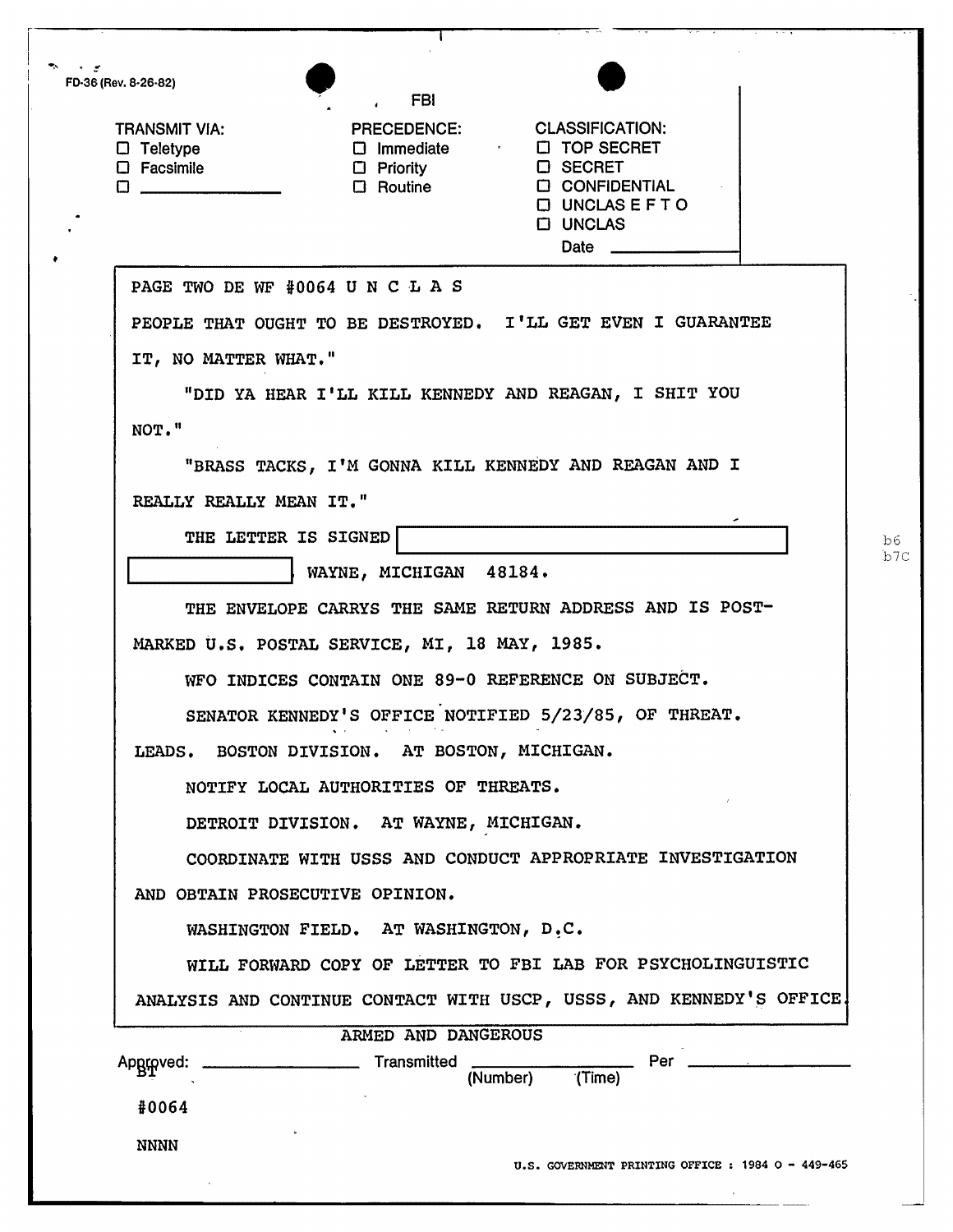LES WELL AND A POLITICAL ARRAIGNMENT  $\hat{\mathbf{w}}$  ,  $\mathbf{w}$ FILES.00760.DAY16-31.44 (#1849) TO: HQ2 @ SAMNET-EMH FROM: WFO @ SAMNET-EMH SL&JECT: 064/ROUTINE DATE: 24 MAY 85 04:48:17 EDT  $cc<sub>t</sub>$ . TEXT: VZCZCWFO064 RR HQ BS DE DE WF 0064 1440448 ZNR UUUUU R 240400Z MAY 85 FM: SAC, WASHINGTON FIELD (175A-NEW) TO: DIRECTOR, FBI ROUTINE ATTN: PERSONAL CRIMES UNIT, CID FBI, BOSTON ROUTINE FBI, DETROIT ROUTINE **BT** UNCLAS THREAT AGAINST PRESIDENT RONALD REAGAN AND SENATOR EDWARD KENNEDY, PPSAKA, OO: DETROIT ON 5/23/85, THE U.S. CAPITOL POLICE (USCP) MADE AVAILABLE A XEROX COPY OF A LETTER WRITTEN BY SUBJECT TO THE U.S. SECRET SERVICE (USSS), WASHINGTON, D.C. USSS HAS THE ORIGINAL LETTER. THE LETTER CONTAINS THE FOLLOWING STATEMENTS:

"LOOK, I'LL KILL REAGAN AND KENNEDY YET, NOW I MEAN THIS. THEIR KID FUCKERS, ASS HOLE FUCKERS, GARBAGE SICK IN THE HEAD

"DUE TO NATURE OF THE THREATS CONSIDER SUBJECT ARMED AND DANGEROUS."

 $\bullet$   $\bullet$ 

h6

 $b7c$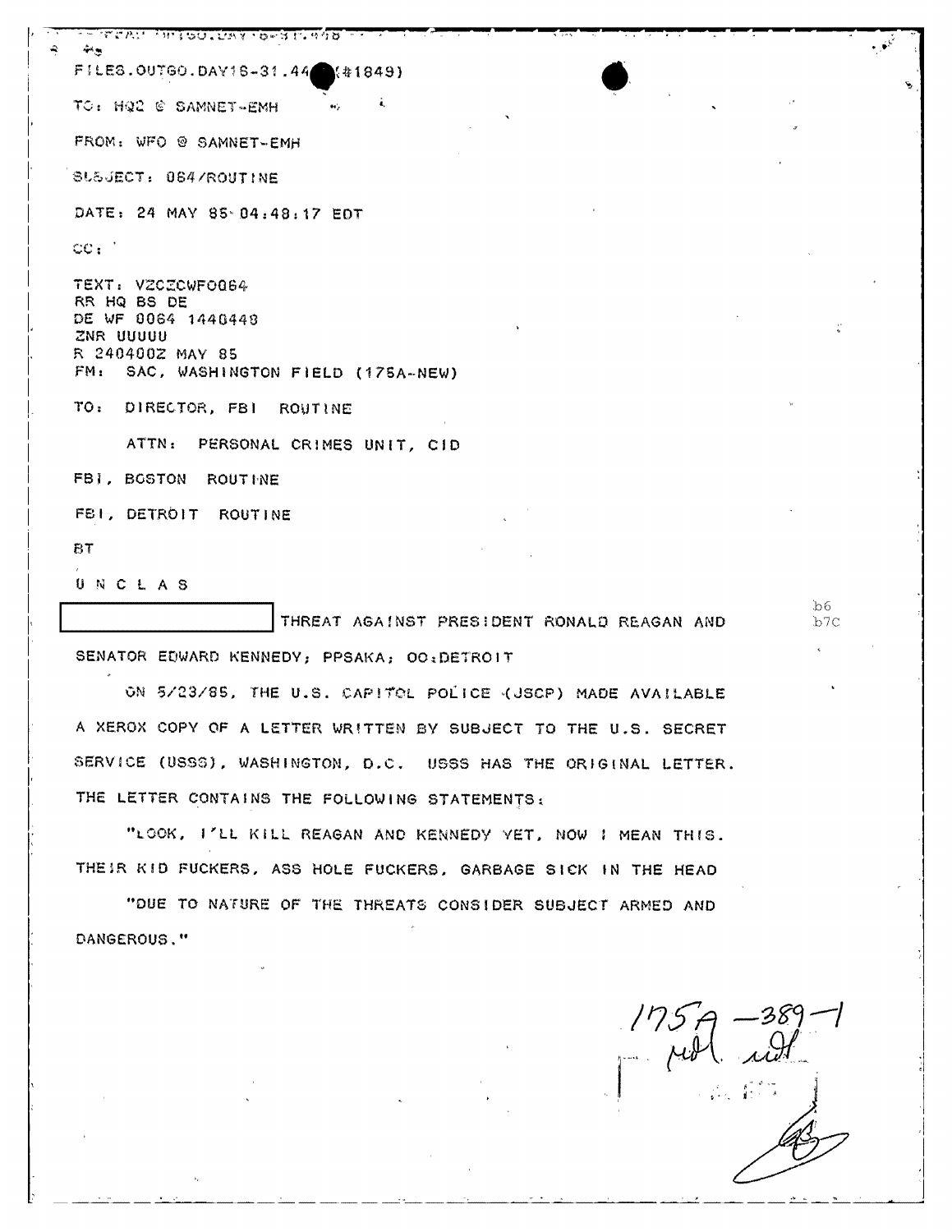PAGE TWO DE WF #0064 U N C L A S

I; ----  $\vert\cdot\vert$ اند است.  $\vert\cdot\vert$ 

I i I I· I,

I

PEOPLE THAT OUGHT TO BE DESTROYED. I'LL GET EVEN I GUARANTEE IT. NO MATTER WHAT."

 $\bullet$  .  $\bullet$ 

"DID YA HEAR I'LL KILL KENNEDY AND REAGAN, I SHIT YOU NOT."

"BRASS TACKS, I'M GONNA KILL KENNEDY AND REAGAN AND I REALLY REALLY MEAN IT."

THE LETTER IS SIGNED

**WAYNE, MICHIGAN 48184.** 

THE ENVELOPE CARRVS THE SAME RETURN ADDRESS AND 1S POST-MARKED U.S. POSTAL SERVICE, MI, 18 MAY, 1985.

 $b6$ b7C

WFO INDICES ,CONTAIN ONE 89-0 REFERENCE ON SUBJECT.

SENATOR KENNEDY'S OFFICE NOTIFIED 5/23/85, OF THREAT.

LEADS. BOSTON DIVISION. AT BOSTON, MICHIGAN.

NOTlFY LOCAL AUTHORITIES OF THREATS.

DETROIT OJVISION. AT WAYNE. MICHlGAN.

COORDINATE WITH USSS AND CONDUCT APPROPRIATE INVESTIGATION AND OBTAiN PRoseCUTIVE OPINION.

WASHiNGTON FIELD. AT WASH1NGTON. D.C.

WILL FORWARD COpy OF LETTER TO FBI LAB FOR PSYCHOLINGUIBTfC ANALYSIS AND CONTINUE CONTACT WITH USCP, USSS, AND KENNEDY'S OFFICE.

ARMED AND DANGEROUS

BT

 $\mathsf{P}$ 

W064

NNNN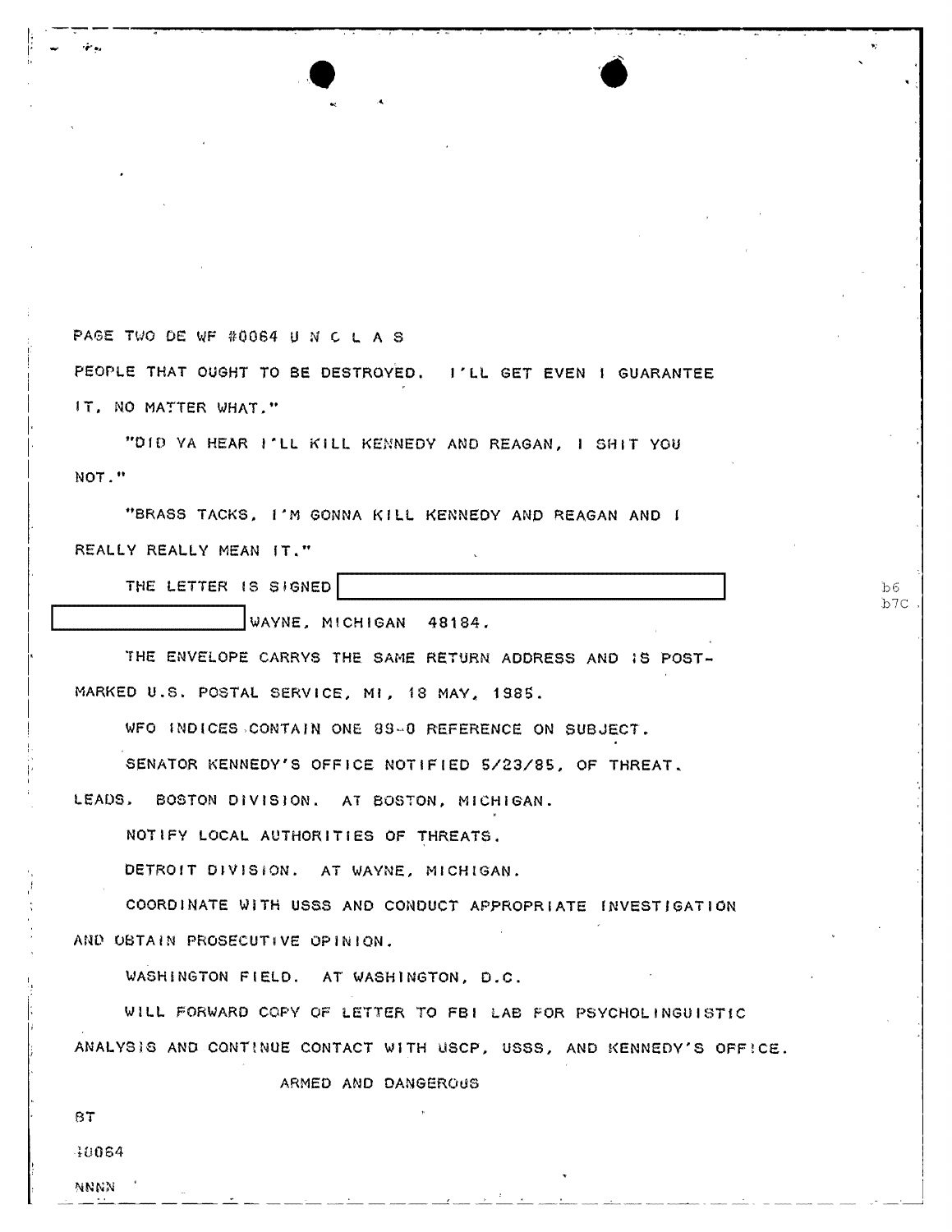|       | FD-340a (Rev. 10-3-77) |                |                                |  |  |      |                                                                   |       |
|-------|------------------------|----------------|--------------------------------|--|--|------|-------------------------------------------------------------------|-------|
|       |                        |                |                                |  |  |      |                                                                   | $p$ e |
|       |                        |                |                                |  |  |      |                                                                   | b7c   |
|       |                        |                |                                |  |  |      |                                                                   |       |
|       |                        |                |                                |  |  |      | THREAT AGAINST PRESIDENT RONALD                                   |       |
|       |                        |                |                                |  |  |      | Title) REAGAN AND SENATOR EDWARD KENNED<br>175A-389* SUB C, vol 1 |       |
|       |                        |                |                                |  |  |      |                                                                   |       |
| ∵Item | <b>Date</b><br>Filed.  | To be returned |                                |  |  |      | Disposition                                                       |       |
| 1     | 9/13/85                | Yes No         | x copy of letter and envelope. |  |  | (md) |                                                                   |       |
|       |                        |                |                                |  |  |      |                                                                   |       |
|       |                        |                |                                |  |  |      |                                                                   |       |
|       |                        |                |                                |  |  |      |                                                                   |       |
|       |                        |                |                                |  |  |      |                                                                   |       |
|       |                        |                |                                |  |  |      |                                                                   |       |
|       |                        |                |                                |  |  |      |                                                                   |       |
|       |                        |                |                                |  |  |      |                                                                   |       |
|       |                        |                |                                |  |  |      |                                                                   |       |
|       |                        |                |                                |  |  |      |                                                                   |       |
|       |                        |                |                                |  |  |      |                                                                   |       |
|       |                        |                |                                |  |  |      |                                                                   |       |
|       |                        |                |                                |  |  |      | $-1$ + $-1$ + $-1$<br>- <del>1999</del>                           |       |
|       |                        |                |                                |  |  |      |                                                                   |       |
|       |                        |                |                                |  |  |      |                                                                   |       |
|       |                        |                |                                |  |  |      |                                                                   |       |
|       |                        |                |                                |  |  |      |                                                                   |       |
|       |                        |                |                                |  |  |      |                                                                   |       |
|       |                        |                |                                |  |  |      |                                                                   |       |
|       |                        |                |                                |  |  |      | $\rightarrow$                                                     |       |
|       |                        |                |                                |  |  |      |                                                                   |       |
|       |                        |                |                                |  |  |      | $175 - 389 - 10$                                                  |       |
|       |                        |                |                                |  |  |      |                                                                   |       |
|       |                        |                |                                |  |  |      | SEP 1 3 1985                                                      |       |
|       |                        |                |                                |  |  |      | <b>EBI</b> - WASH, FIELD OFFICE                                   |       |
|       |                        |                |                                |  |  |      |                                                                   |       |
|       |                        |                |                                |  |  |      |                                                                   |       |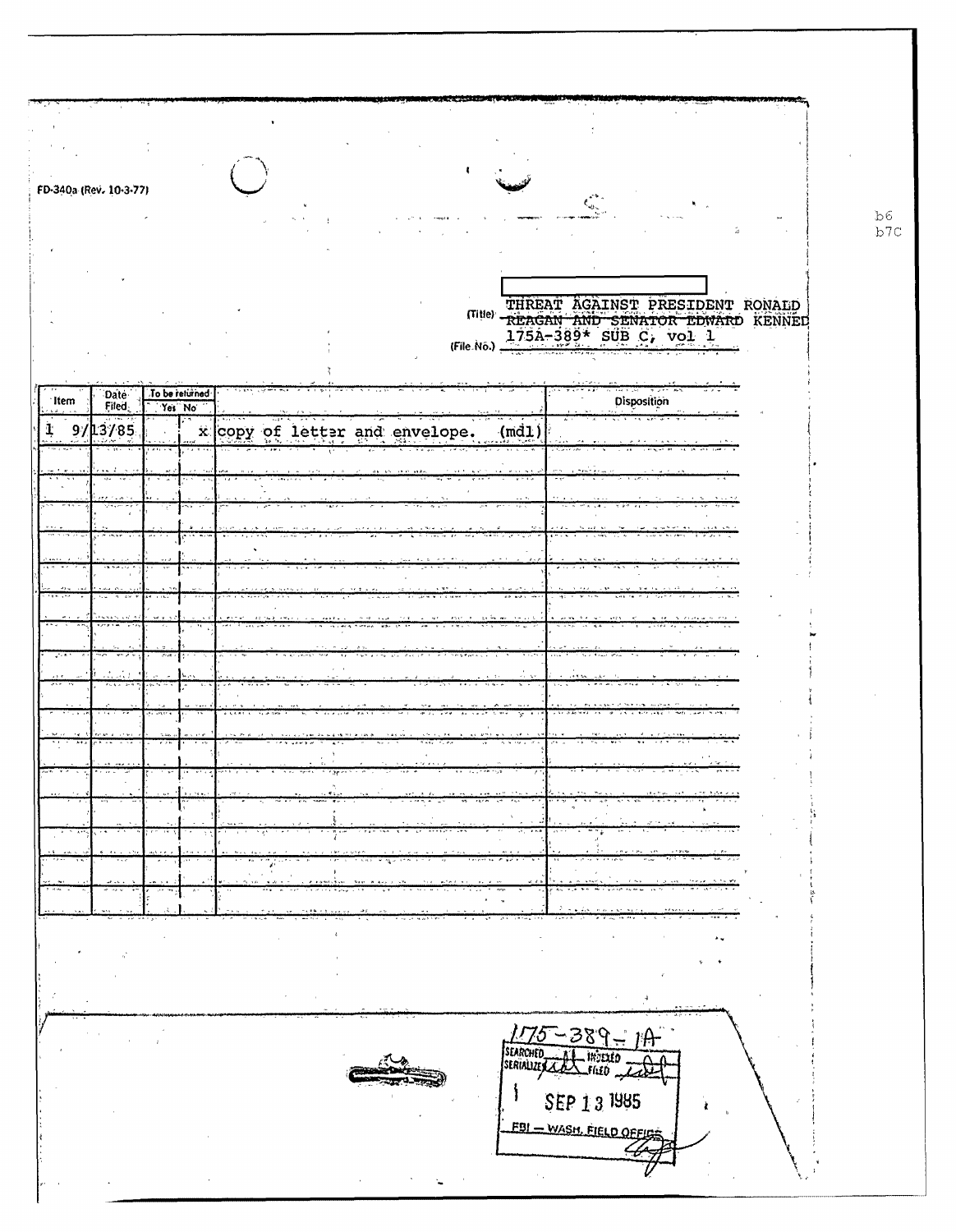| FD-340 (Rev. 4-3-84)                                                        | ÷         |
|-----------------------------------------------------------------------------|-----------|
|                                                                             |           |
|                                                                             |           |
| Field File No.                                                              |           |
| 00 and File No. $175 - 389 - 17$                                            |           |
| <b>Date Received</b>                                                        |           |
| From                                                                        |           |
| (Náme of Contributor)                                                       |           |
| (Address of Contributor)                                                    | $\cdot$ . |
|                                                                             |           |
| (City and State)<br>$By$ $Qowel$                                            |           |
| (Name of Special Agent)                                                     |           |
| To Be Returned □ Yes □ No<br>Receipt Given $\square$ Yes $\square$ No       |           |
| Grand Jury Material - Disseminate Only Pursuant to Rule 6(e), Federal Rules |           |
| of Criminal Procedure D Yes D No                                            |           |
| Title:                                                                      |           |
|                                                                             |           |
|                                                                             |           |
|                                                                             |           |
| Reference:                                                                  |           |
| (Communication Enclosing Material)                                          |           |
|                                                                             |           |
|                                                                             |           |
| Description:<br>$\Box$ Original notes re interview of                       |           |
|                                                                             |           |
|                                                                             |           |
|                                                                             |           |
|                                                                             |           |
|                                                                             |           |
|                                                                             |           |
|                                                                             |           |
|                                                                             |           |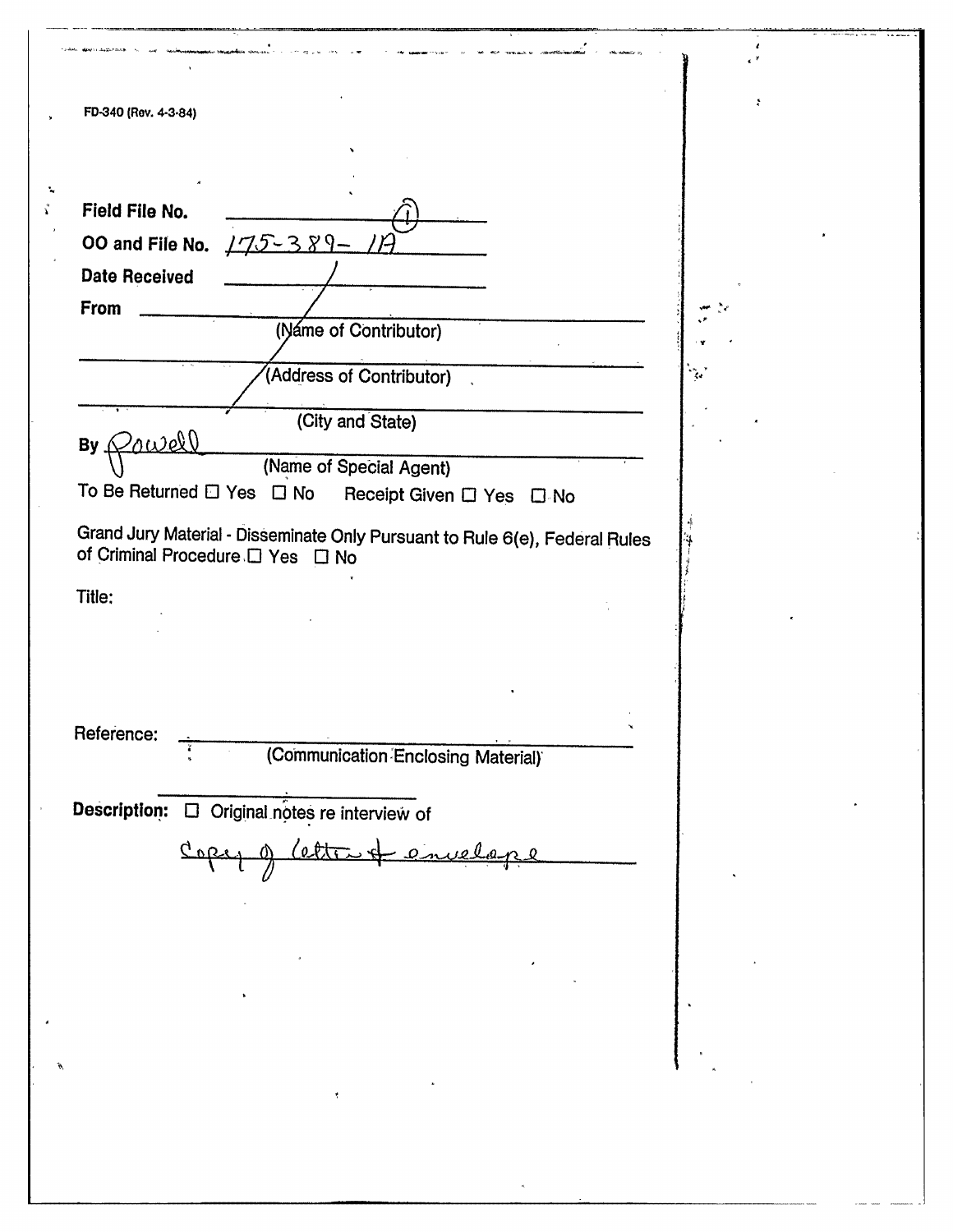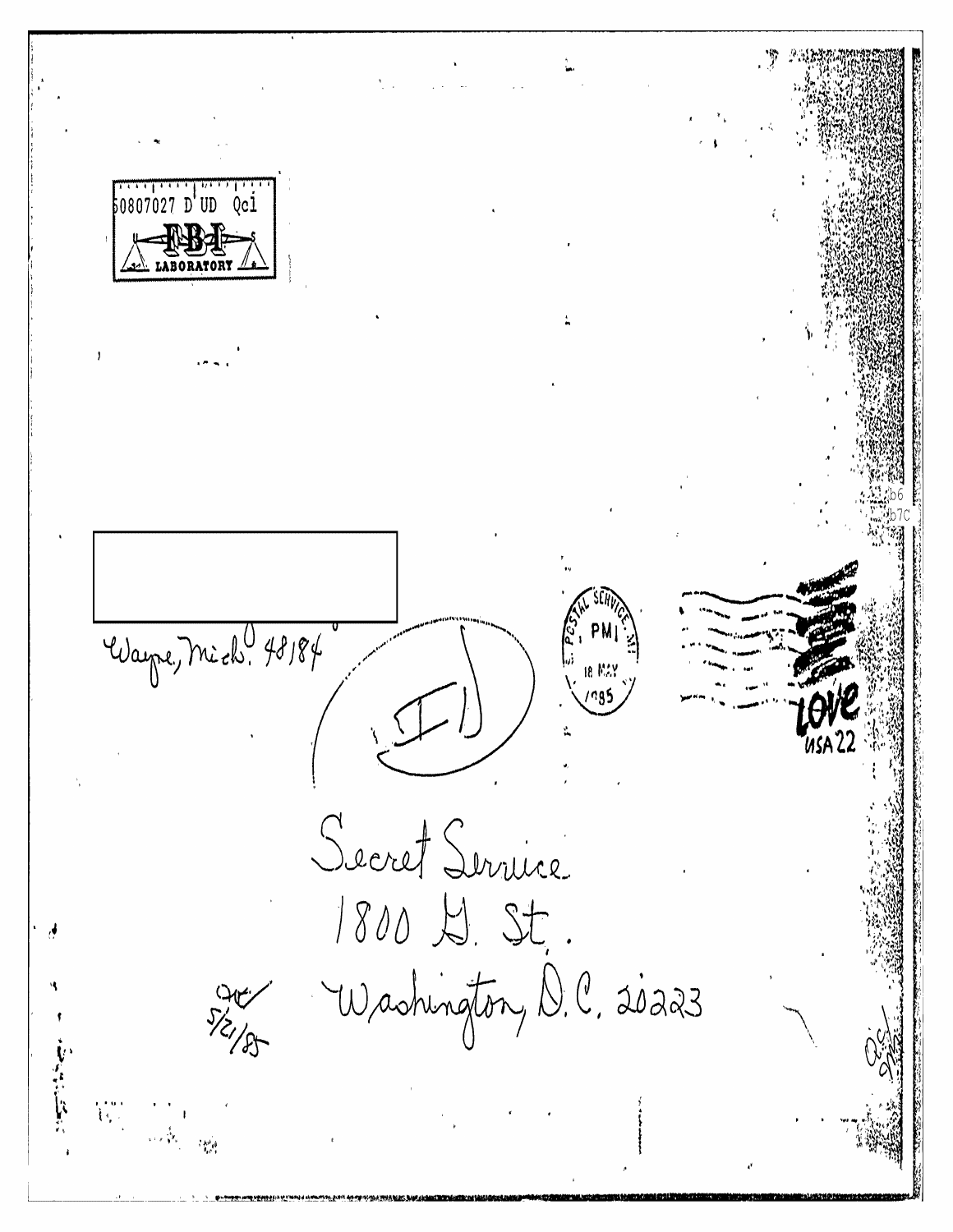$(144)$  17785 ما ڪيون Jan Stink Like Shit, So do Killing's Hi, fuck zace, This is a fuck wouldter. I don't like zon and from Dont like me. as upulknow today is my birthday Gand you have breade the fucking cold and very fucking pleased. I'm trying to write masty to hope your nbt Ampressed or unampressed unko cares, mandont. Look Deumh Gose's I've had it cuité jou. Jou know unats going anymore of Look muknow their craing to continue to kill kids and Speaple until get outhome's back and it has to be in Westland and they have to be different homes as regale Jucking knows. you know Aike au Browne Chance a lanser against the air serce parme, novem and marines and you know what care had and what we want alsona Kielpucking or fucking kids. We  $-k$ disk it. Sinstead of daingright be me Jamilies, mui moi marbline, joue Ve System and fact me in a mental indituité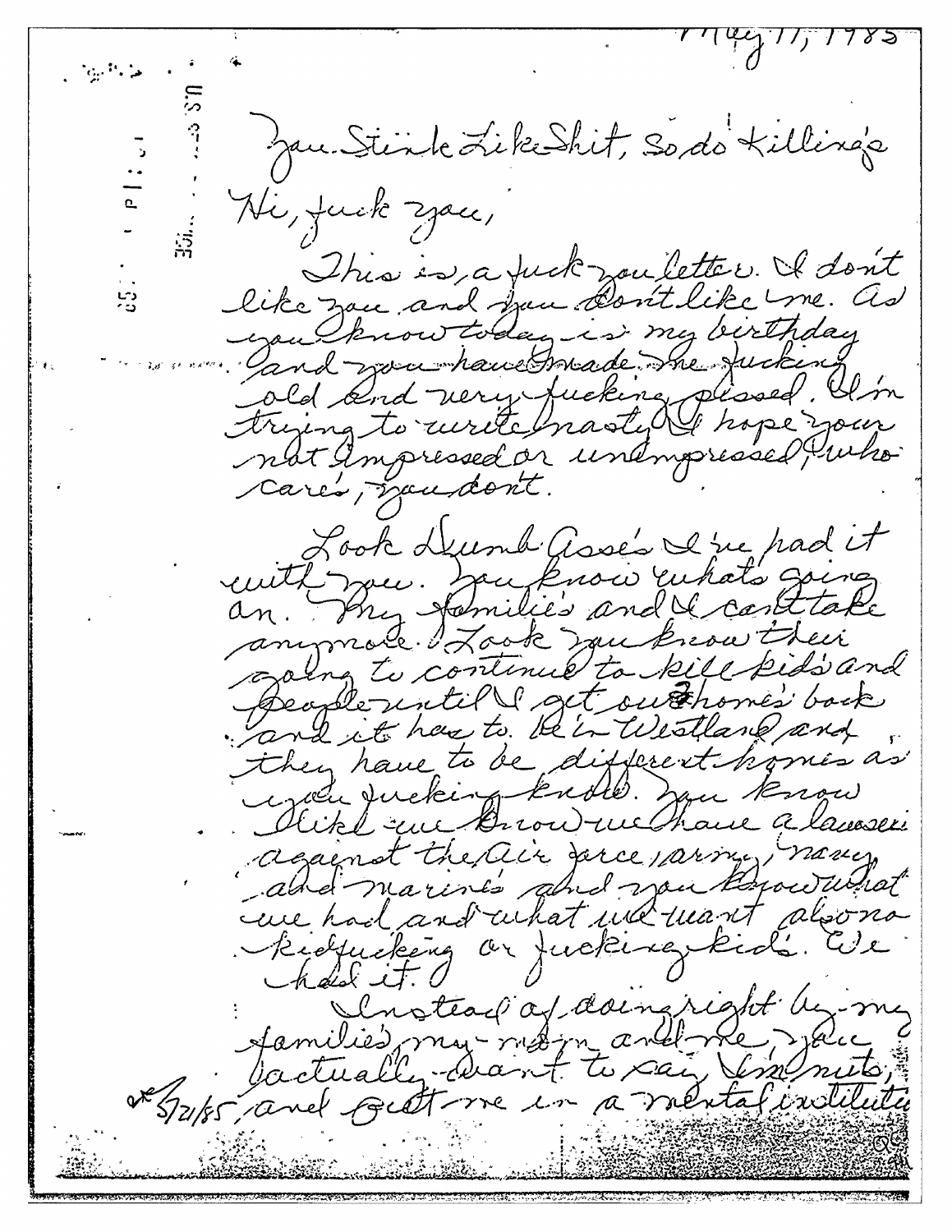الجاروا والمحارث aring and damen fucking jail and the dont devement i pu plannot garne keep its laening heard & west.<br>Finatened to the to kill myself ar they might kill my families are know-my kids, kells, father brother woos killed and the subdy said it -wasn't no accidentant they might have killed my families. Hey might Still dégred, marder or kill them as mentron. Quare dumb fuction acte asshoted Look, Sell tell Reagan and Kennedy W.T, MANN i mean this, Their Rid tycking ass hole Juckers, garbage sick in the head people that olight to be distrined Sill actellen Gaussentie Did Va Kar S'll Kill Kennedy.<br>And Reagan Skehit Jate nat Look all rue want in one 2 home back only difficent homes Chack as we know I huntand kill mot youth has gone and example de detropée for et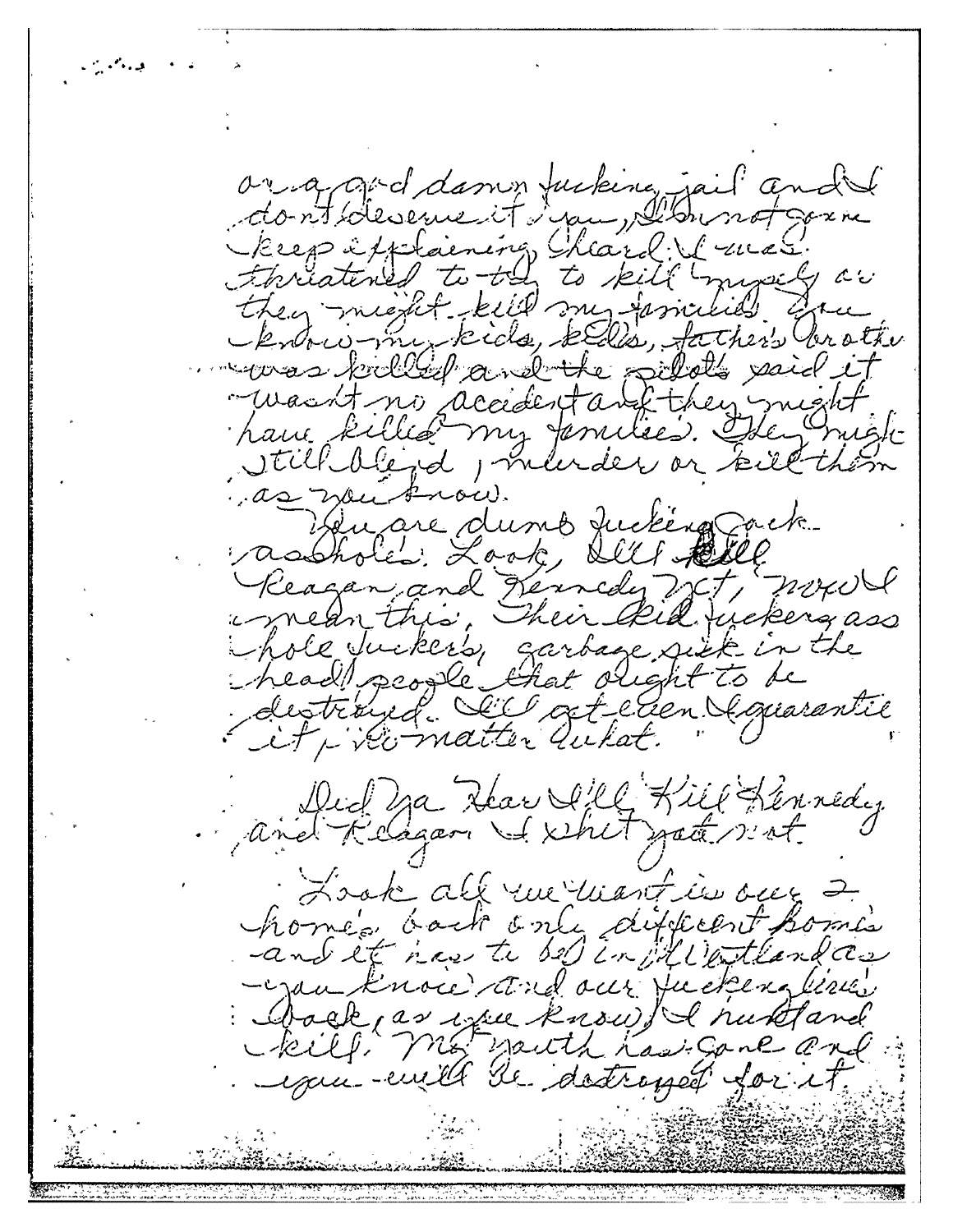Alts no secret you dign't dayant job or do it right. Energise knows, verwonner you actually dont mant ne tolverhouerry fonclier, Fuck Julis, hats, all your good Ser, i aux arent attent aucce d'uit.  $|#$ and Dondo Milien dans dées Can be replaced. Look zan knowwhats sing on and et da felongenot to help my I know the Funnale Story and Oron know you should have bet the mom but of the ground auth me there and take her to a hospital and ful her asshole and give her fucase land blood and be patient with her bécause itimist take autile partir Oback in Westland/and me, Jamilie my moon and me back and have Should get intact you should buy ies all brand Grew car's for culat course did. spu hear there machines too. My Llod people are -really persed, had rehad kids The fucked in the abshole and fucked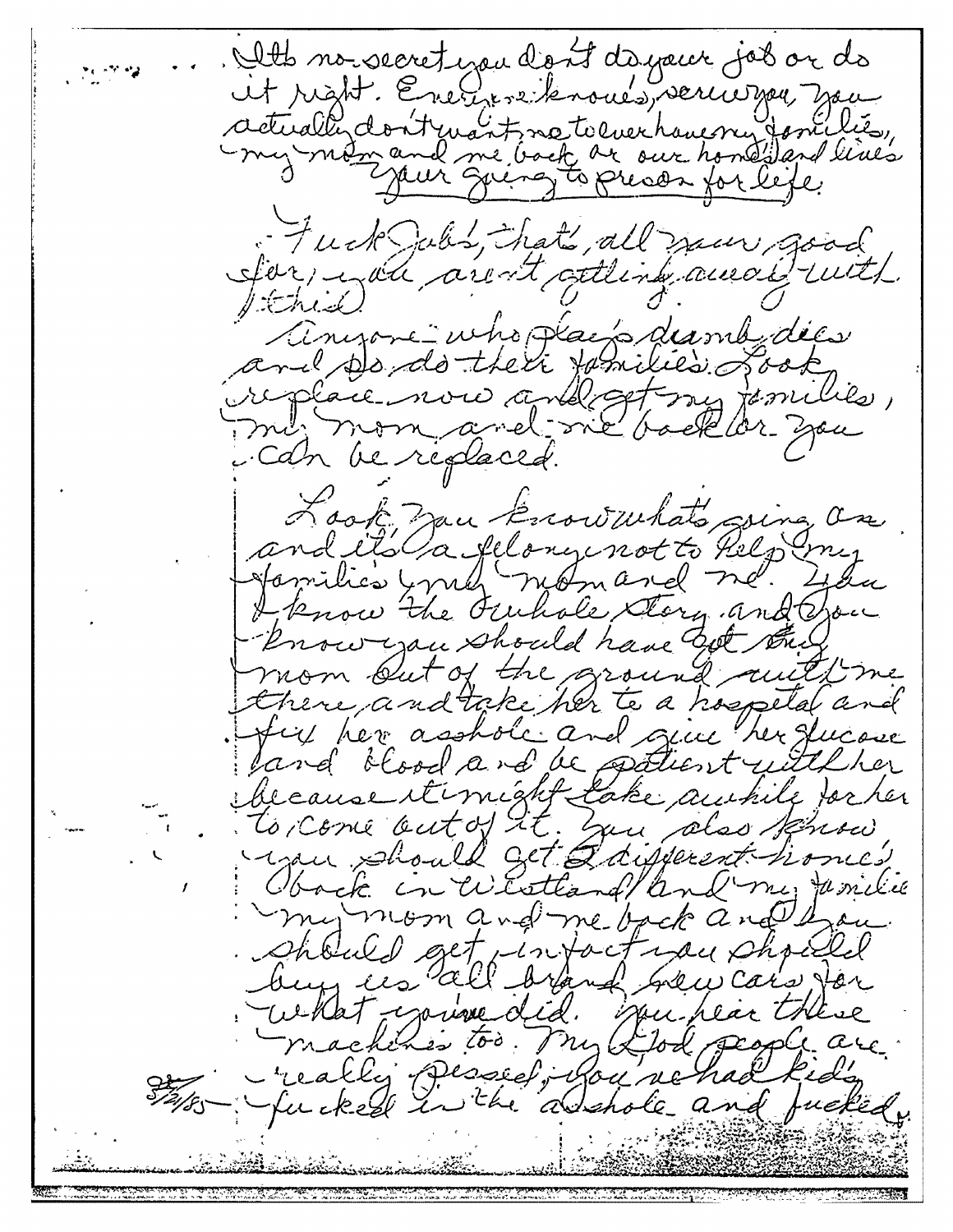sai el tear it is the mendand air where condizon aren't and haven't tone you -job all the Si social people are Opisal off. Octook is we open us the doubt once was nothing now ruplace on zaa addt op ina live. Cluer 5 exparts of our lives, these pilot's whean the stuff. They aren't playing games: Neither am le Vitook the fall L'él take sit (again, but éts ducking ellegal and it slicks and jucks so mother tuckers are going to a proven you won't get aut by. He Remburse Onou sucheau Boly, are soudant He told my lawser and that asshote Huck around will my families Kinefinie Someantit Onow dontfank around Brass Jacks Sin Gorna fill Kennedy, and Keaga & and & of this shit and fucking quied. Wayne, Mick: 98754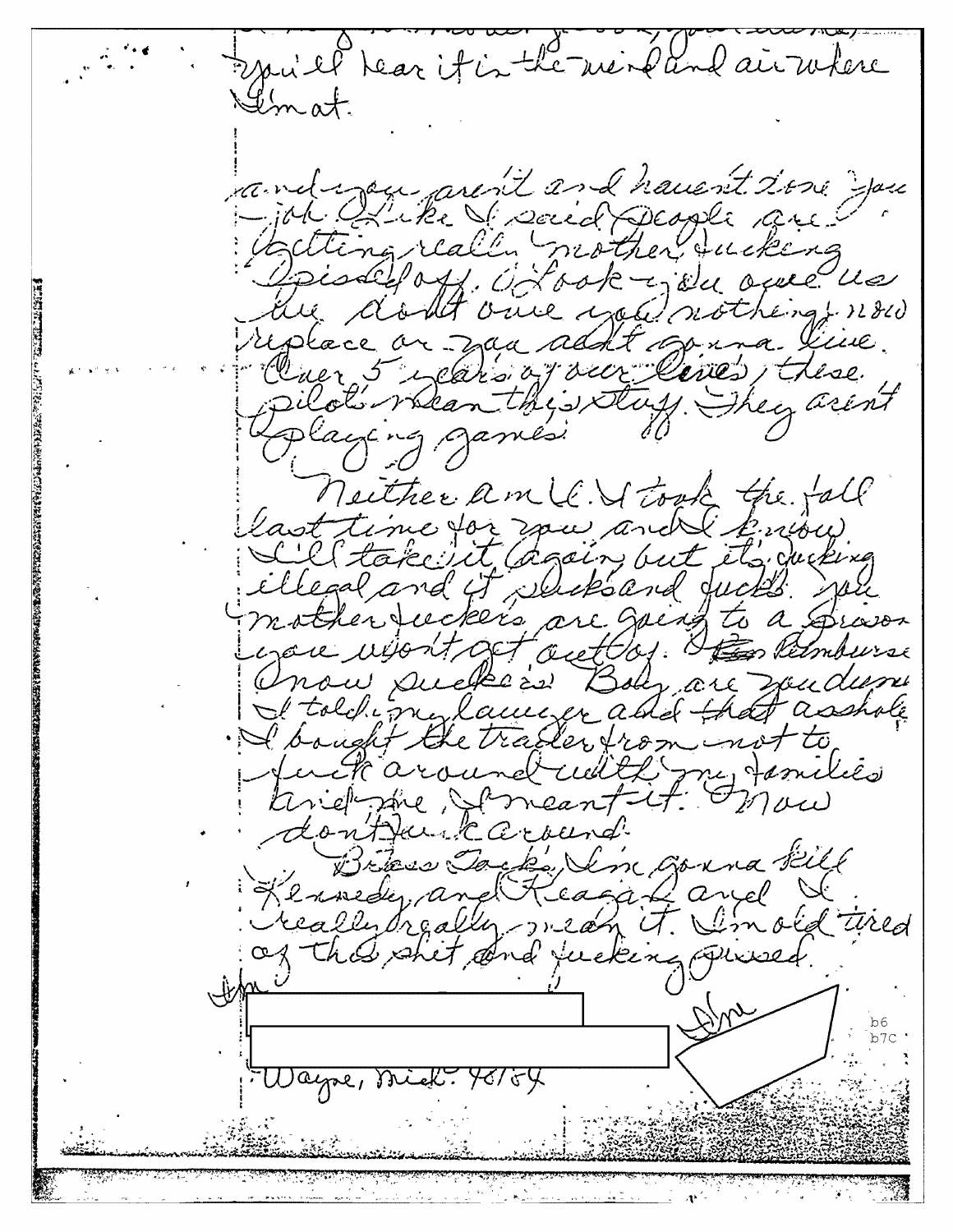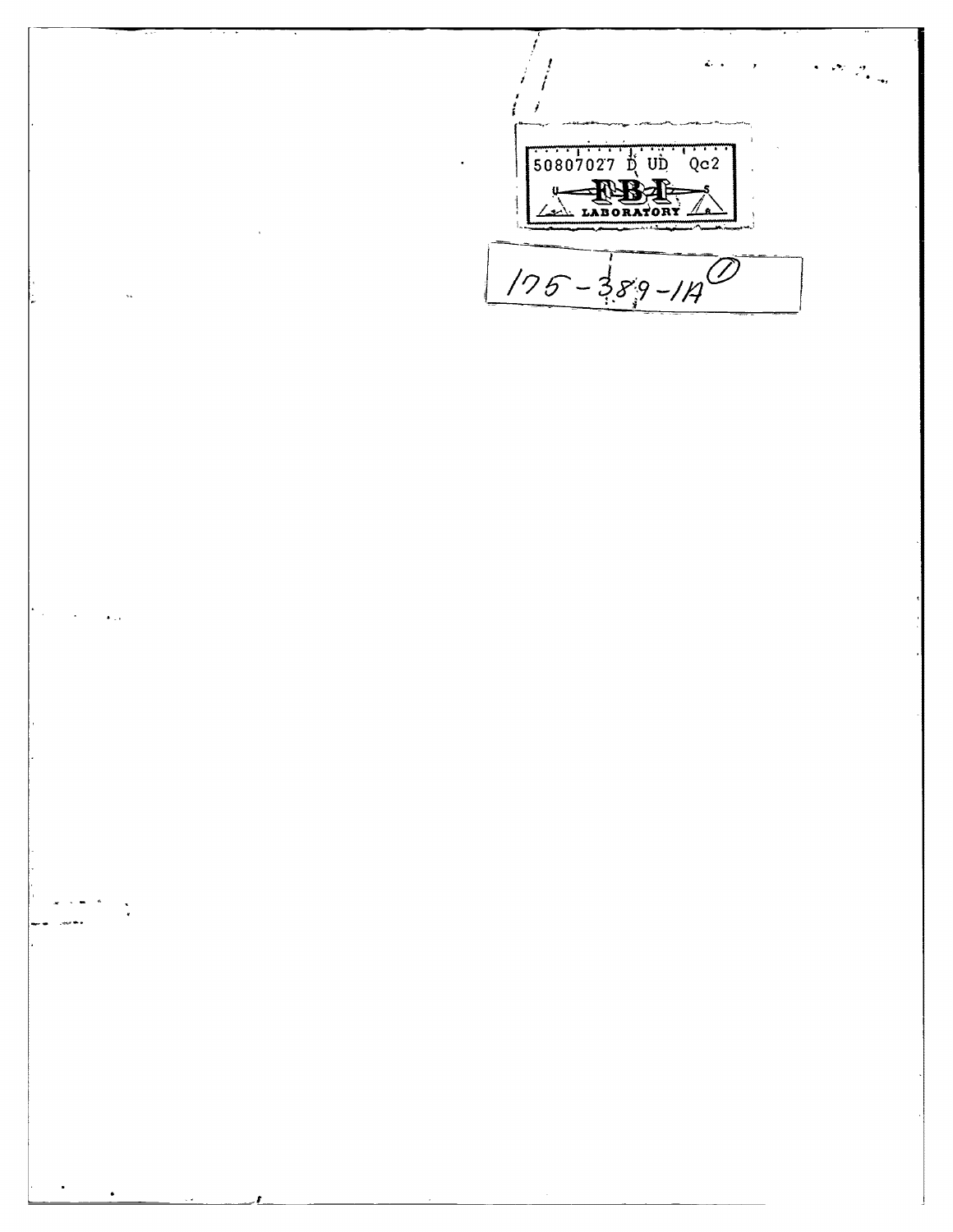FD-36 (Rev. 8-26-82)<br>
FBI<br>
TRANSMIT VIA: PRECEDENCE: CLASSIFICATION TRANSMIT VIA:  $\overline{P}$   $\overline{P}$   $\overline{P}$   $\overline{P}$   $\overline{C}$   $\overline{C}$   $\overline{C}$   $\overline{C}$   $\overline{C}$   $\overline{C}$   $\overline{C}$   $\overline{C}$   $\overline{C}$   $\overline{C}$   $\overline{C}$   $\overline{C}$   $\overline{C}$   $\overline{C}$   $\overline{C}$   $\overline{C}$   $\overline{C}$   $\overline{C}$   $\overline{C}$   $\square$  Teletype<br> $\square$  Facsimile o TOP SECRET 口 Priority<sub>3</sub> u2 PH \*85 o SECRET  $\upbeta$  Airtel **CONFIDENTIAL**  $D$  UNCLAS EFT O FBT o UNCLAS Date 6/6/85 TO: DIRECTOR, FBI<br>(ATTN: PERSO  $A$ ERSONAL CRIMES UNIT, CID) FROM:  $\sim$  SAC, BOSTON (175A-194)<sup>°</sup> (RUC)  $b6$ b7C THREAT AGAINST PRESIDENT RONALD REAGAN AND SENATOR EDWARD KENNEDY; PPSAKA 00: DETROIT Re WFO teletype to .Director, dated 5/24/85. On May 25, 1985, Senator EDWARD KENNEDY'S office, Boston, Massachusetts, was notified of the contents. of b6 captioned teletype.  $\frac{1}{b7C}$ On May 31, 1985, Assistant Special Agent in Charge **U.S. Secret Service, Boston, Massachusetts**, was notified of the contents of captioned teletype. As no further investigation is anticipated in the Boston Division, this matter is being placed. in RUC status. ARMED AND DANGEROUS. .1-Bureau (Q-Washington Field Office (175A-NEW) ~~Detro1t I-Boston (175A-194) LAN/mev (3) 1\* Approved: Transmitted (Number) (Time)

L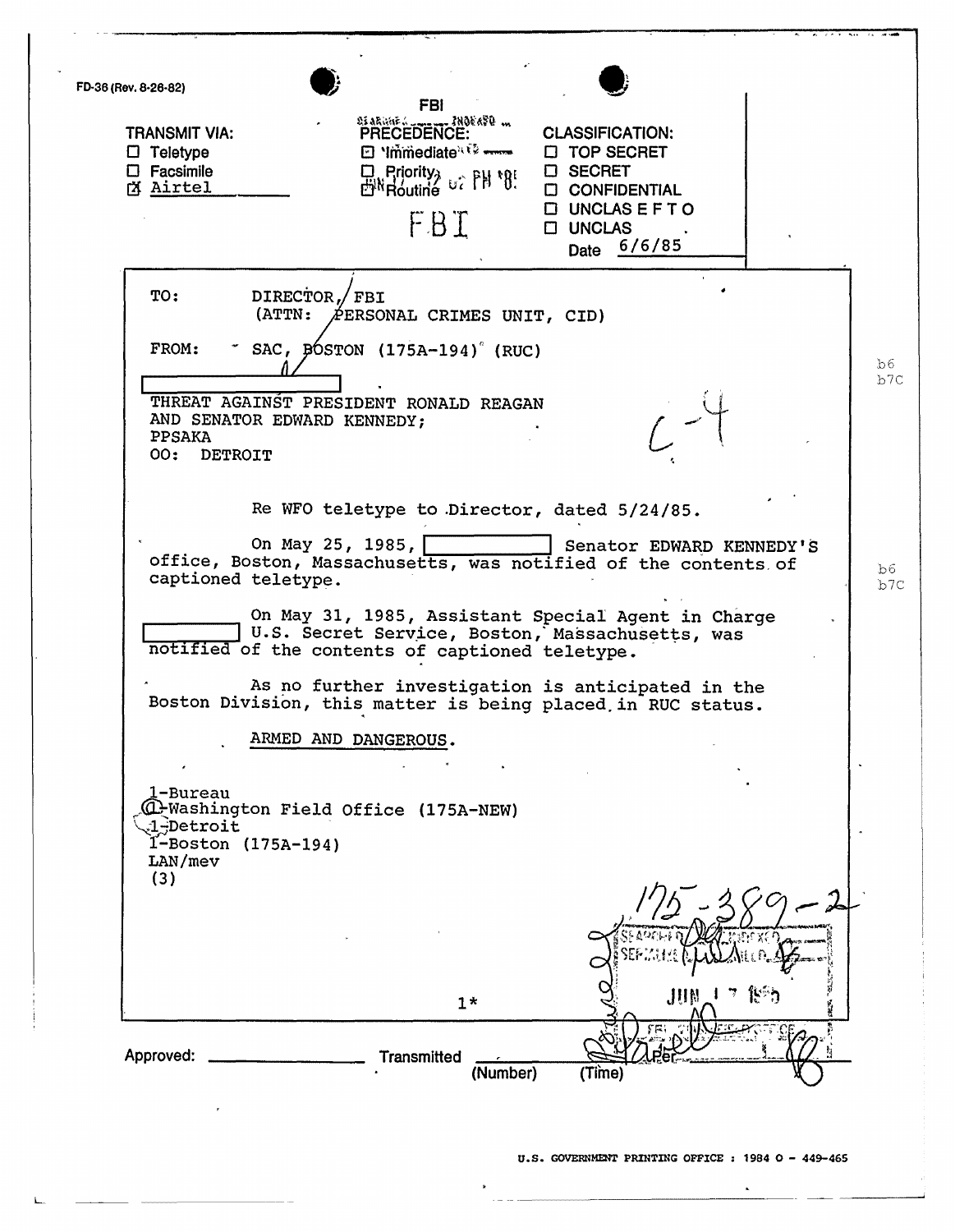|                                         | <b>FBI</b><br><b>CLASSIFICATION:</b><br><b>PRECEDENCE:</b>                              |  |
|-----------------------------------------|-----------------------------------------------------------------------------------------|--|
| <b>TRANSMIT VIA:</b><br>$\Box$ Teletype | <b>D</b> TOP SECRET<br>$\square$ Immediate                                              |  |
| $\square$ Facsimile                     | <b>D SECRET</b><br>$\Box$ Priority                                                      |  |
| <b>n</b> Airtel                         | <b>CONFIDENTIAL</b><br>$\Box$ Routine<br>$\Box$ UNCLAS E F T O                          |  |
|                                         | <b>D UNCLAS</b>                                                                         |  |
|                                         | Date 8/2/85                                                                             |  |
|                                         |                                                                                         |  |
| $\cdot$ TO:                             | DIRECTOR, FBI                                                                           |  |
|                                         | (Attn: Personal Crimes Unit, CID; and FBI Laboratory<br>Division, Document Section, Ms. |  |
| FROM:                                   | SAC, WFO<br>$(175A-389)$ $(C-4)$ $(P)$                                                  |  |
| SUBJECT:                                |                                                                                         |  |
|                                         | THREAT AGAINST PRESIDENT RONALD REAGAN<br>AND SENATOR EDWARD KENNEDY;                   |  |
|                                         | PPSAKA;                                                                                 |  |
|                                         | OO: DETROIT                                                                             |  |
|                                         | Reference: WFO teletype to Director, dated 5/24/85.                                     |  |
|                                         | Enclosed for Detroit, Personal Crimes Unit, and                                         |  |
|                                         | the Document Section are xerox copies of the letter written                             |  |
|                                         | by subject to Senator KENNEDY.                                                          |  |
|                                         | To date, no further letters have been received from                                     |  |
|                                         | subject in Senator KENNEDY's office or at the U.S. Secret Service.                      |  |
|                                         | REQUEST OF THE BUREAU:                                                                  |  |
|                                         | Document Section: Compare enclosed xerox copy of                                        |  |
|                                         | letter with anonymous letter file. Forward copy to Dr.                                  |  |
|                                         | for psychological and demographic profiling of au <del>thor and</del>                   |  |
|                                         | to determine validity of threat.                                                        |  |
| $6 - B$ ureau                           | $(2 - Personal$ Crimes Unit) (Enclosure - 1)                                            |  |
|                                         | $(4 - Document Section)$ (Enclosures - 2)<br>- Detroit (Enclosure<br>$-1)$              |  |
| <b>NFO</b>                              |                                                                                         |  |
|                                         |                                                                                         |  |
|                                         |                                                                                         |  |
|                                         |                                                                                         |  |
|                                         |                                                                                         |  |
|                                         |                                                                                         |  |
|                                         |                                                                                         |  |
|                                         | Per                                                                                     |  |
| Approved:                               | <b>Transmitted</b><br>(Time)<br>(Number)                                                |  |
|                                         |                                                                                         |  |
|                                         |                                                                                         |  |
|                                         |                                                                                         |  |
|                                         |                                                                                         |  |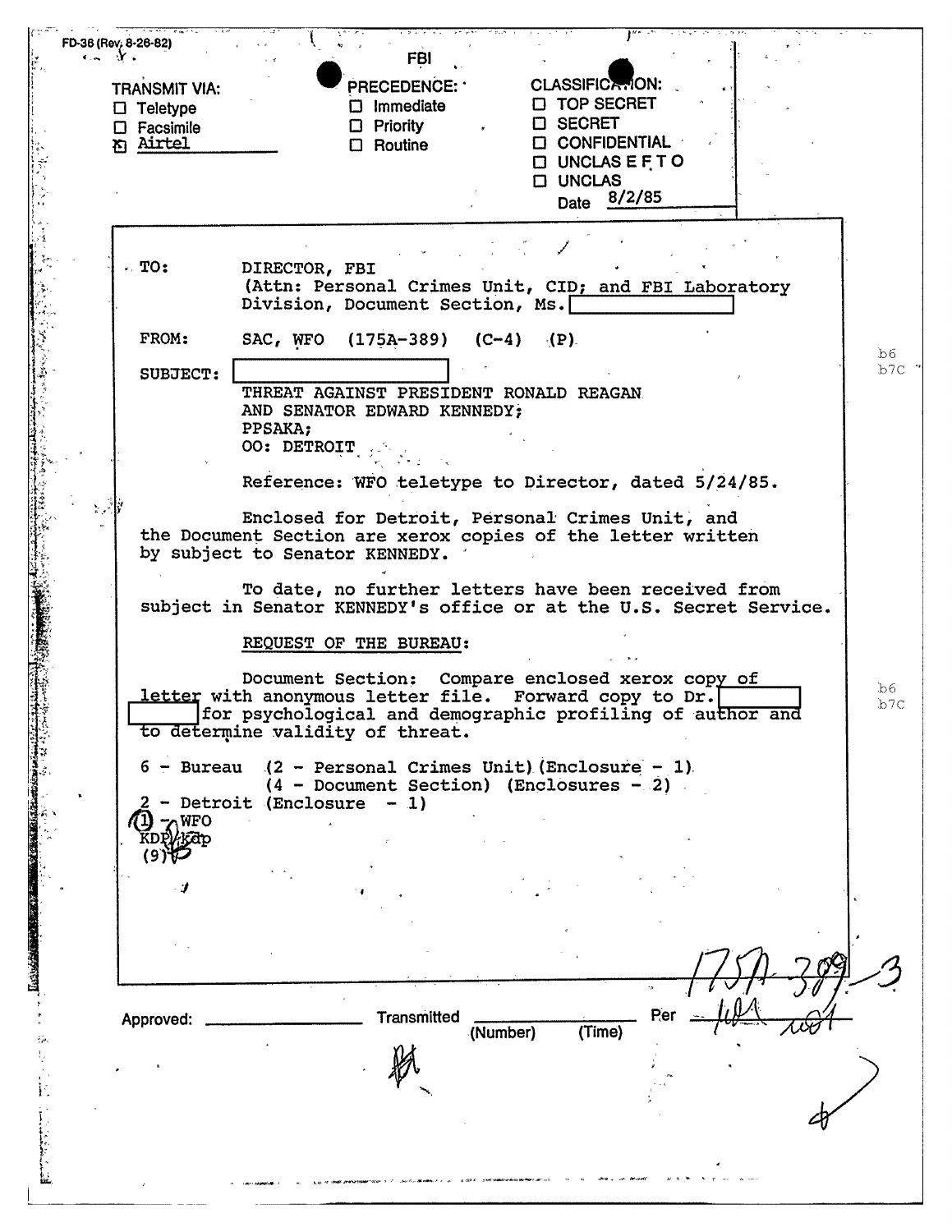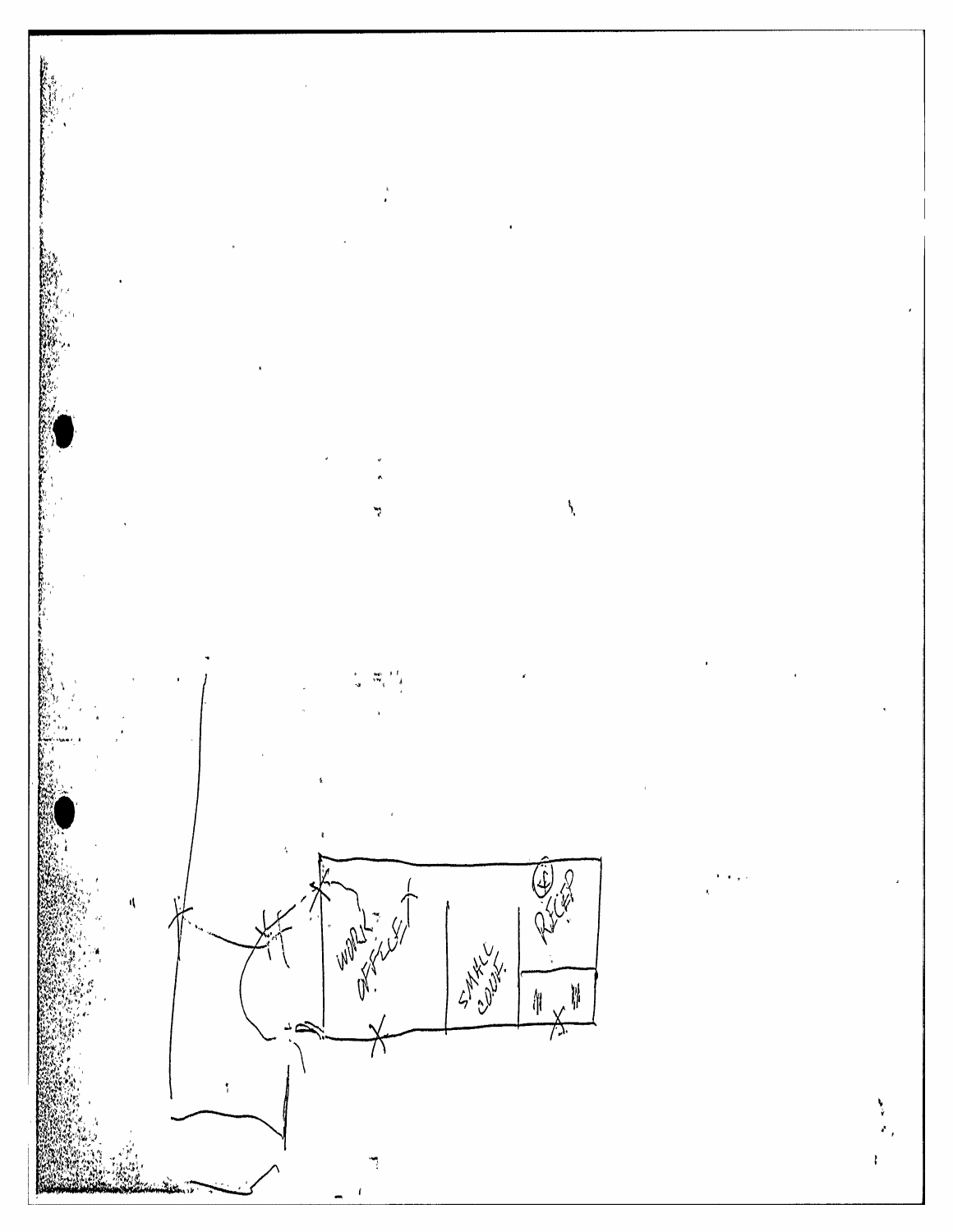| 7-1b |                           |                        |                                                                                                                                                                   |              | N                                                                   |            |
|------|---------------------------|------------------------|-------------------------------------------------------------------------------------------------------------------------------------------------------------------|--------------|---------------------------------------------------------------------|------------|
|      |                           |                        | <b>REPORT</b><br>of the                                                                                                                                           |              |                                                                     |            |
|      |                           |                        |                                                                                                                                                                   |              |                                                                     |            |
|      |                           |                        |                                                                                                                                                                   |              |                                                                     |            |
|      |                           |                        | LABORATORY .                                                                                                                                                      |              | תתי                                                                 |            |
|      |                           |                        | FEDERAL BUREAU OF INVESTIGATION                                                                                                                                   |              |                                                                     |            |
|      |                           |                        | WASHINGTON, D. C. 20535                                                                                                                                           |              |                                                                     |            |
|      | To:                       |                        | SAC, Washington Field Office (175A-389)                                                                                                                           | (C-4)        | <b>August 21, 1985</b>                                              |            |
|      |                           |                        |                                                                                                                                                                   |              |                                                                     |            |
|      |                           |                        |                                                                                                                                                                   | FBI FILE NO. |                                                                     |            |
|      |                           |                        |                                                                                                                                                                   | LAB. NO.     | 50807027 D UD VF                                                    | b6.<br>b7C |
|      | Re:                       |                        | THREAT AGAINST PRESIDENT RONALD REAGAN                                                                                                                            |              |                                                                     |            |
|      | PPSAKA                    |                        | AND SENATOR EDWARD KENNEDY;                                                                                                                                       |              |                                                                     |            |
|      | ·00 ‡.                    | Detroit                |                                                                                                                                                                   |              |                                                                     |            |
|      |                           |                        |                                                                                                                                                                   |              |                                                                     |            |
|      | Examination requested by: |                        |                                                                                                                                                                   |              |                                                                     |            |
|      |                           |                        | Washington Field Office                                                                                                                                           |              |                                                                     |            |
|      | Reference:                |                        | Communication dated August 2, 1985                                                                                                                                |              |                                                                     |            |
|      | Examination requested:    |                        | Document                                                                                                                                                          |              |                                                                     |            |
|      | Specimens received        |                        | August 7, 1985                                                                                                                                                    |              |                                                                     |            |
|      |                           | Specimens:             |                                                                                                                                                                   |              |                                                                     |            |
|      | Qcl                       |                        | Photocopy of envelope postmarked "POSTAL SERVICE, M PM<br>18 MAY 1985" bearing handwritten address "Secret Service<br>1800 G. St. Washington, D. C. 20223"        |              |                                                                     |            |
|      |                           |                        | Qc2 Photocopy of accompanying four-page handwritten letter<br>beginning "you Stink Like ----, So do Killing's "                                                   |              |                                                                     |            |
|      |                           | Result of examination: |                                                                                                                                                                   |              |                                                                     |            |
|      |                           |                        |                                                                                                                                                                   |              |                                                                     |            |
|      |                           |                        | Qcl and Qc2 were searched through the appropriate<br>sections of the Anonymous Letter File with negative results.<br>Copies are being added for future reference. |              |                                                                     |            |
|      |                           |                        | Receiving offices will be advised via separate                                                                                                                    |              | communication of the results of the psycholinguistics examinations. |            |
|      |                           |                        | Qcl and Qc2 have been photographed and are returned<br>herewith to the Washington Field Office.                                                                   |              | $125.4 - 38.7 - 4.8$                                                |            |
|      |                           | $2 -$ Detroit          |                                                                                                                                                                   |              |                                                                     |            |
|      |                           | Enclosures $(2)$       |                                                                                                                                                                   |              |                                                                     |            |
|      | INFU PROVIDED             |                        |                                                                                                                                                                   |              |                                                                     | b6         |
|      | 3G7.                      |                        |                                                                                                                                                                   |              |                                                                     | b7c        |
|      | $u.s.c.P.$ and $5A$       |                        |                                                                                                                                                                   |              |                                                                     |            |
|      | us.s.s. 9-12-85 150       |                        |                                                                                                                                                                   |              |                                                                     |            |
|      |                           |                        |                                                                                                                                                                   |              |                                                                     |            |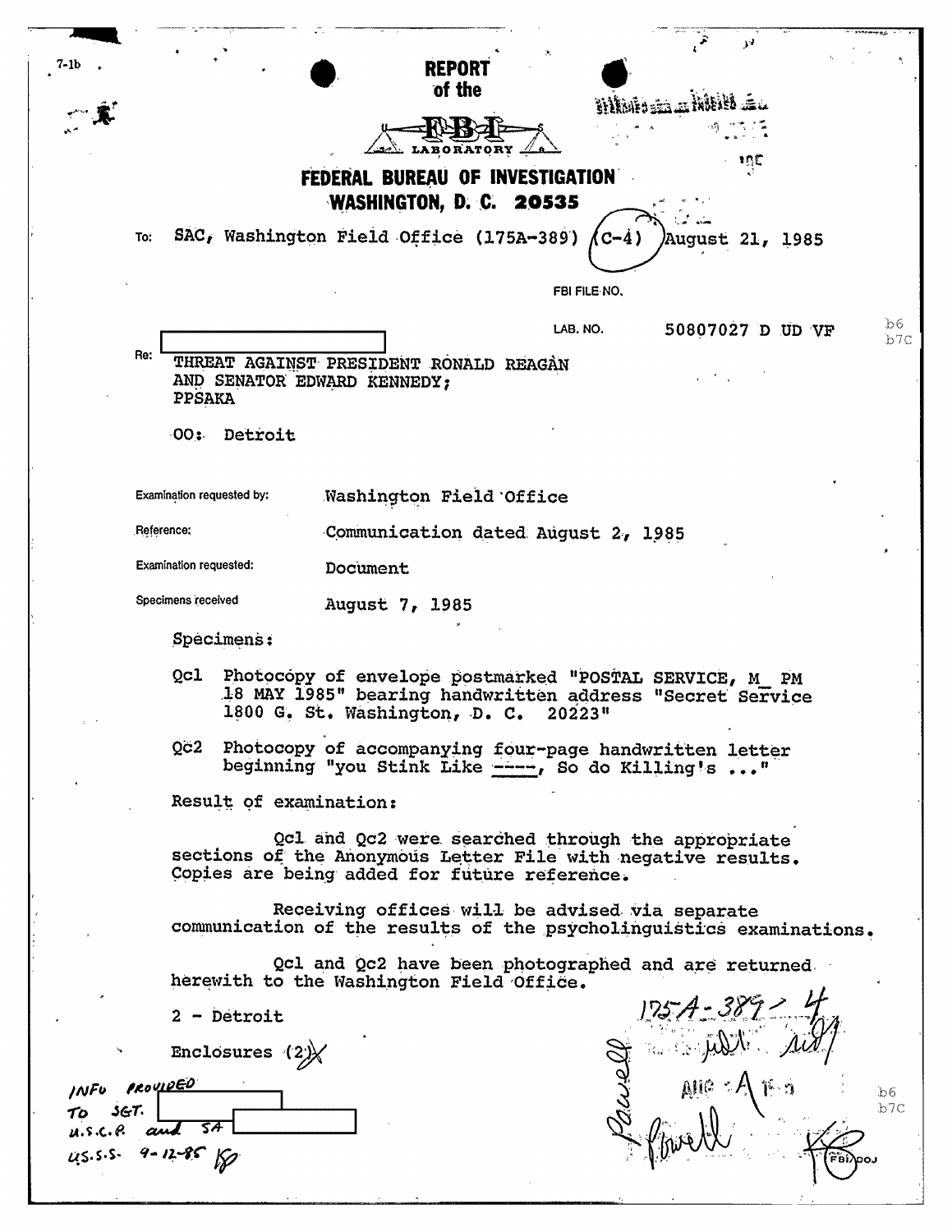|                               | <b>Memorandum</b>                                                                               |                    |
|-------------------------------|-------------------------------------------------------------------------------------------------|--------------------|
| To<br>$\sim$                  | SAC, WFO (175A-389)                                                                             | Date 9/18/85       |
| From:                         | SA                                                                                              | ٠<br>$\frac{2}{3}$ |
| Subject:                      | THREAT AGAINST PRESIDENT RONALD REAGAN<br>AND SENATOR EDWARD KENNEDY;<br>PPSAKA;<br>OO: DETROIT | b6<br>b7c          |
|                               | Due to the writer's impending transfer it is recommended<br>that this case be reassigned.       |                    |
| $1 - WFO$<br>$KDP/kdp$<br>(1) | 120/85                                                                                          | FBI/DOJ            |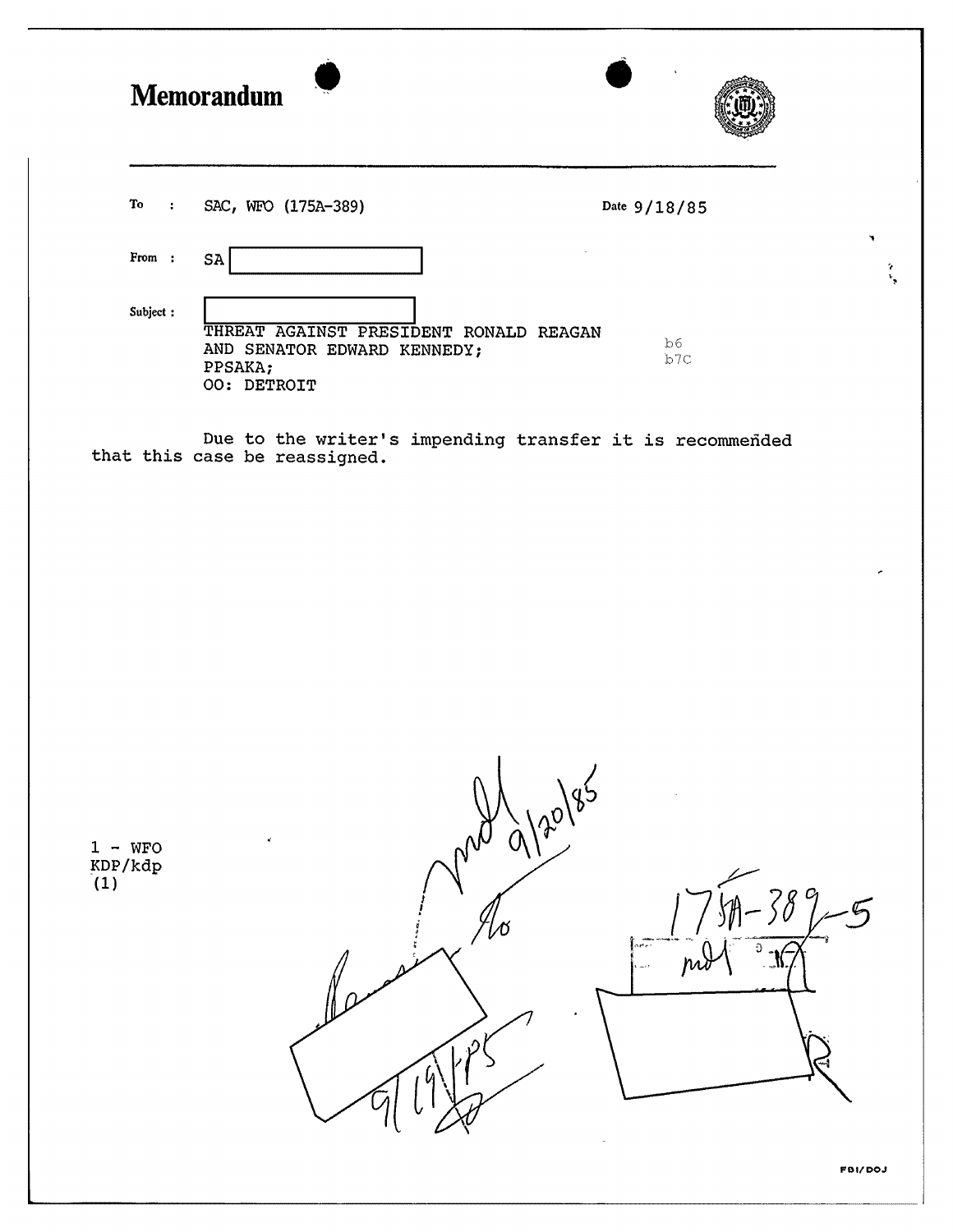

Psycholinguistics Center

TO: FROM: RE: LABID: #50807027  $\frac{\text{SAC, WFO} \ (175A-389)}{\text{Psycholinguistics}}$ Threat against President Ronald Reagan<br>and Senator Edward Kennedy;<br>PPSAKA; 00: Detroit

Photofacsimiles of a four-page handwritten communication addressed to the Secret Service and signed by captioned UNSUB were transmitted through the Laboratory with request for psycholinguistic evaluation.

The content and style of this communication are consistent with those of an expressive extortion. That is to say, the author is merely ventilating her frustrations and projecting her inadequacies. Her intention is to shock in order to gain attention.

Although the subject's ideation is clearly paranoid, the 'message lacks the indicators of the resolve or the determination to carry out her threats.

Ó

12/6/85

 $\mathcal{L}^{\pm}$ 

 $\frac{1}{2}$ 

SEARCHED ... serialized VI

•

Psychoj'inguistics Center P.O. Box432, University Station, Syracuse, New York 13210

 $b6$ b7C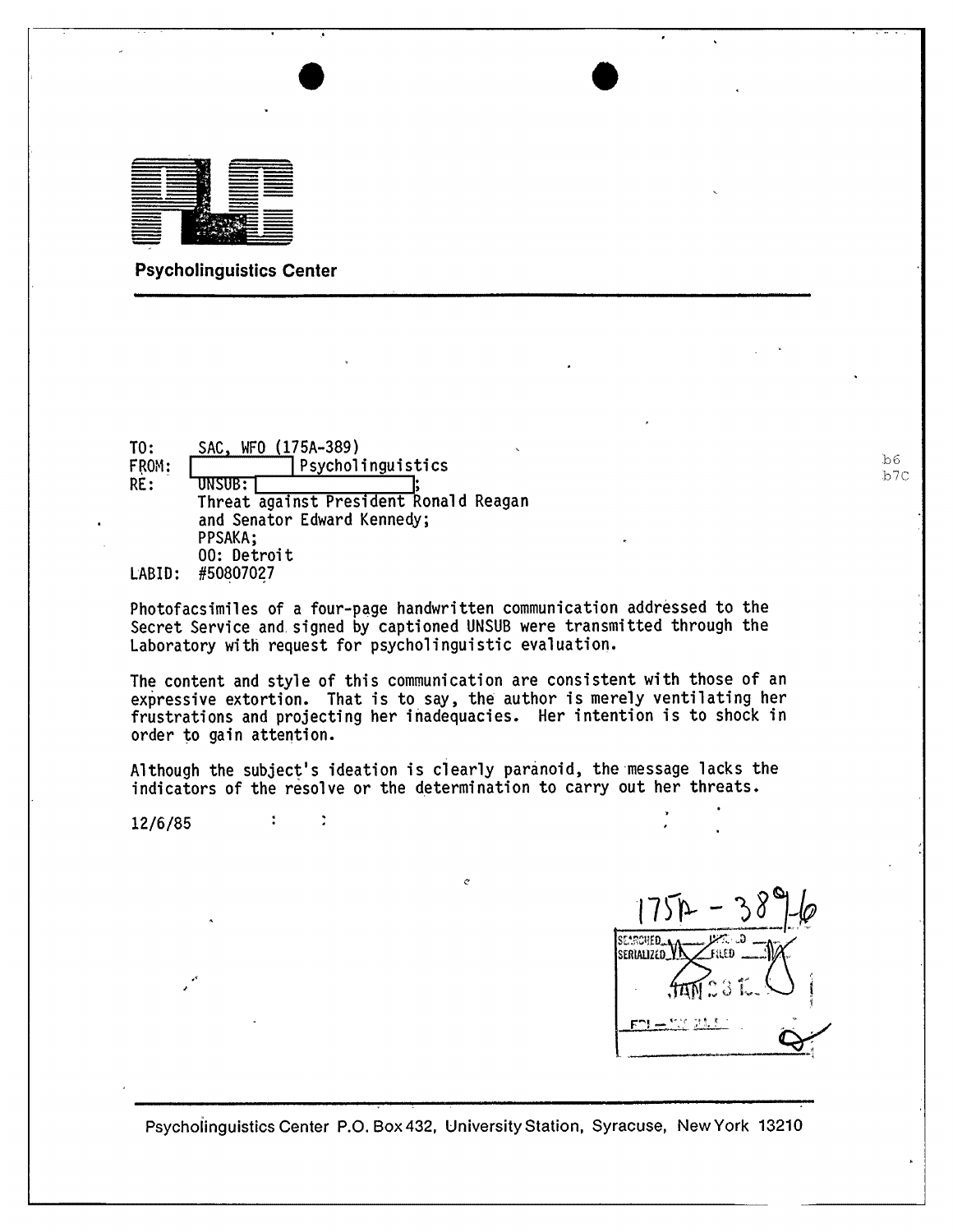| FD-36 (Rev. 8-26-82) |                                                                                 | <b>FBI</b>                                                                                              |                                                                                                                                                                                           |            |
|----------------------|---------------------------------------------------------------------------------|---------------------------------------------------------------------------------------------------------|-------------------------------------------------------------------------------------------------------------------------------------------------------------------------------------------|------------|
| □                    | <b>TRANSMIT VIA:</b><br>$\Box$ Teletype<br>$\square$ Facsimile<br><b>AIRTEL</b> | <b>PRECEDENCE:</b><br>$\square$ Immediate<br>$\Box$ Priority<br>$\Box$ Routine                          | <b>CLASSIFICATION:</b><br><b>D</b> TOP SECRET<br><b>D</b> SECRET<br><b>CONFIDENTIAL</b><br><b>DUNCLASEFTO</b><br><b>D UNCLAS</b><br>1/29/86<br>Date _                                     |            |
|                      | TO:                                                                             | DIRECTOR, FBI<br>(ATTN: PERSONAL CRIMES UNIT, CID)                                                      |                                                                                                                                                                                           |            |
|                      | FROM:                                                                           |                                                                                                         | SAC, WASHINGTON FIELD OFFICE (175A-389) (C-4) (P)                                                                                                                                         |            |
|                      | PPSAKA;<br>OO: DETROIT                                                          |                                                                                                         | THREAT AGAINST PRESIDENT RONALD REAGAN & SENATOR EDWARD KENNEDY;                                                                                                                          | b6<br>b7C  |
|                      |                                                                                 | Re WFO airtel to Director, 8/2/85.                                                                      |                                                                                                                                                                                           |            |
|                      |                                                                                 | Psycholinguistic Evaluation, regarding captioned<br>University Station, Syracuse, New York 13210.       | Enclosed for Detroit Division is the original<br>from the Psycholinguistic Center, P.O. Box 432,                                                                                          | b6<br>b7C  |
|                      | threats."                                                                       | Dr.                                                                                                     | concludes that, "although the<br>subject's ideation is clearly paranoid, the message lacks the<br>indicators of the resolve or the determination to carry out her                         |            |
|                      |                                                                                 | Special Agent<br>Service, Protective Intelligence Squad, and Sergeant                                   | United States Secret<br>, United States Capital Police, Intelligence Unit, were<br>provided copies of the enclosed letter for their file on subject.                                      | b6.<br>b7C |
|                      | LEAD:                                                                           |                                                                                                         |                                                                                                                                                                                           |            |
|                      |                                                                                 | Detroit Division                                                                                        |                                                                                                                                                                                           |            |
|                      |                                                                                 | Detroit at Wayne, Michigan                                                                              |                                                                                                                                                                                           |            |
|                      |                                                                                 | requested that Detroit provide an Letterhead Memo for<br>dissemination to United States Capital Police. | Detroit is requested to provide update on status of<br>investigation, in order that United States Capital Police might<br>be appropriately apprised. If investigation is completed, it is |            |
|                      | 2-Bureau (Info)<br>Approved:                                                    | <u>1-Detroit (Enc.1)</u><br>w <sup>1</sup> Washington Field Office<br><b>Transmitted</b>                | <u> Ізсьс</u> кі Рег                                                                                                                                                                      |            |
|                      | kae<br>(4)                                                                      |                                                                                                         | (Time) RIALIZED<br>(Number)<br>3<br>1950<br>ERL                                                                                                                                           |            |
|                      |                                                                                 |                                                                                                         |                                                                                                                                                                                           |            |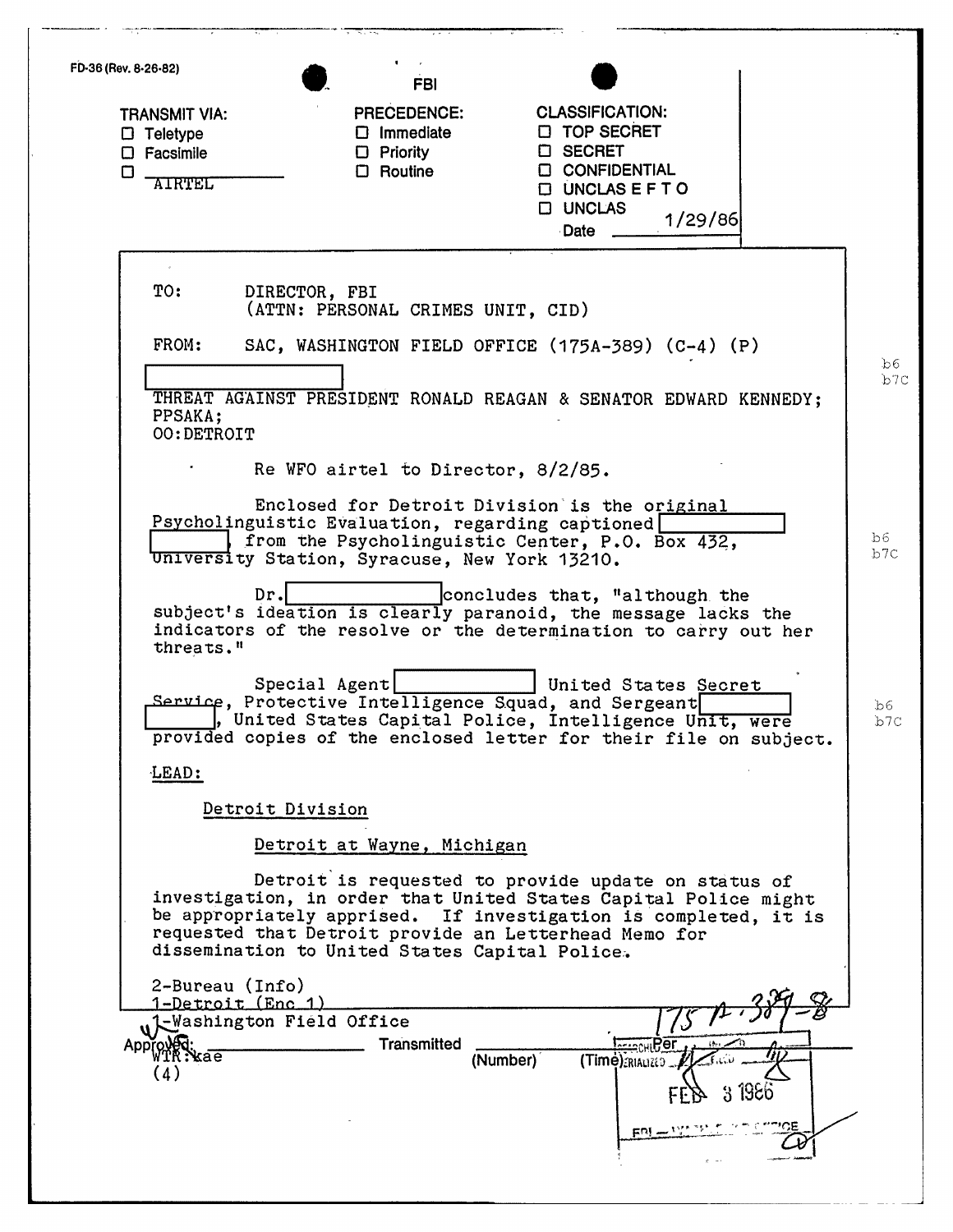U.S. Department of Justice



Federal Bureau of Investigation

In Reply, Please Refer to File No.

> Detroit, Michigan February 28, 1986



On February 26, 1986, Assistant United States Attorney (AUSA) Janice Terbush, Detroit, Michigan, advised that all criminal charges concerning were dropped when the complaint against was dismissed in Federal court on February 6, 1986.

AUSA Terbush advised that had been under psychiatric evaluation for approximately six months and the final opinion concerning her was that there was not a reasonable probability that would regain competency to stand trial.

Further, it was determined that [ is not now or will she become a danger to herself or to others.

 $\Box$  As a result, the complaint against  $\Box$ was dismissed.

> This document contains neither recommendations nor conclusions of the FBI. It is the property of the NBI and is leaned to your agency; it and its contents are not to bo distributed outside your agoney.

SEARCHED SERIALIZED 1085 MAR FBI WASH FIELD OFFIC **MARCH FEEDING** 

 $b6$ 

 $b7c$ 

 $bb6$  $b7c$